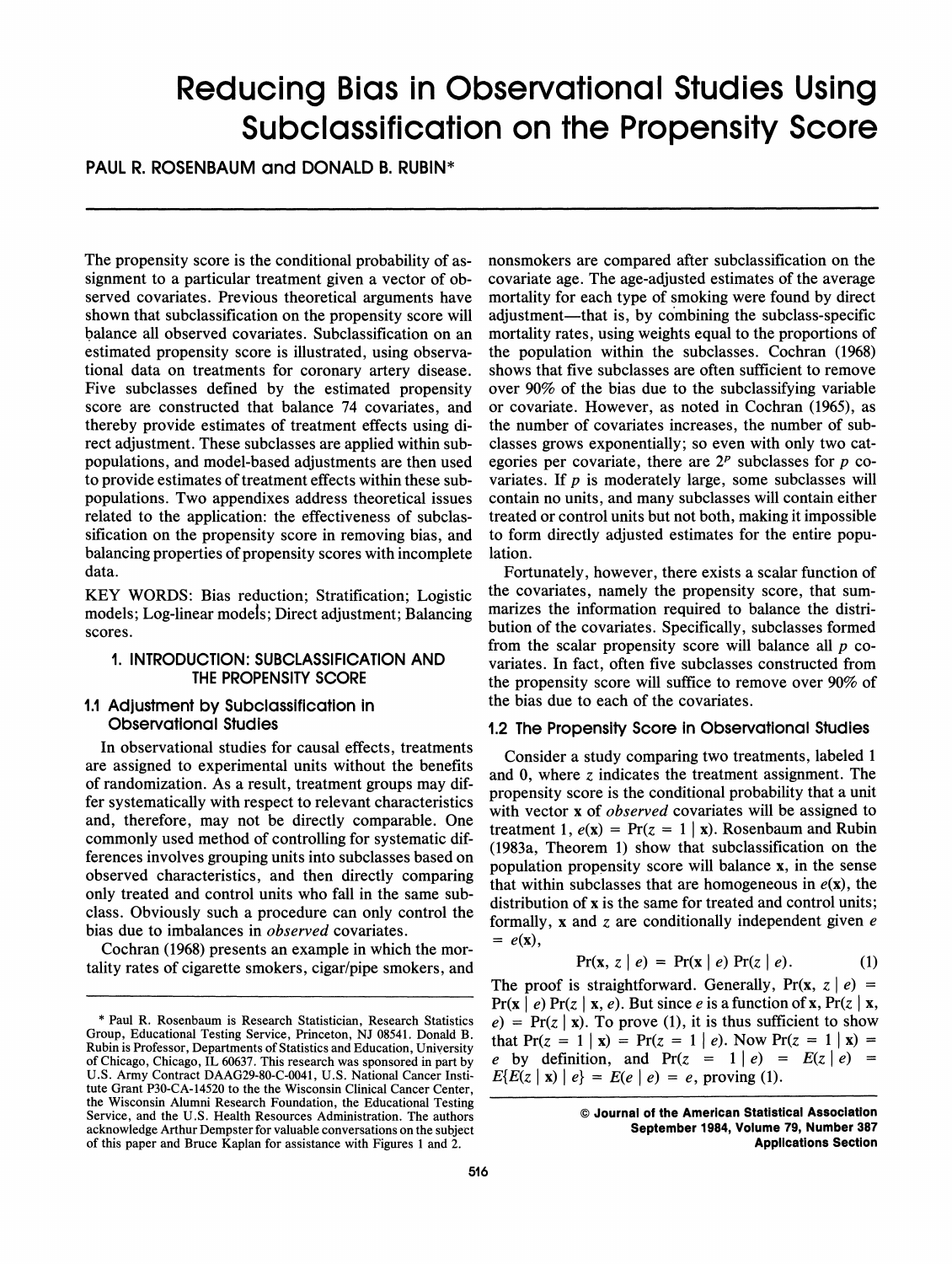Expression (1) suggests that to produce subclasses in which x has the same distribution for treated and control units, distinct subclasses should be created for each distinct value of the known propensity score. In common practice,  $e(x)$  is not known, and it is not feasible to form subclasses that are exactly homogeneous in  $e(x)$  and contain both a treated and control unit. In Section 2 we examine the balance obtained from subclassification on an estimated propensity score. Appendix A considers the consequences of coarse or inexact subclassification on  $e(x)$ . Of course, although we expect subclassification on an estimated  $e(x)$  to produce balanced distributions of x, it cannot, like randomization, balance unobserved covariates, except to the extent that they are correlated with x.

Cochran and Rubin (1973) and Rubin (1970,1976a,b) proposed and studied discriminant matching as a method for controlling bias in observational studies. As noted by Rosenbaum and Rubin (1983a, Sec. 2.3 (i)), with multivariate normal x distributions having common covariance in both treatment groups, the propensity score is a monotone function of the discriminant score. Consequently, subclassification on the propensity score is a strict generalization of this work to cases with arbitrary distributions of x.

Subclassification on the propensity score is not, however, the same as any of the several methods proposed later by Miettinen (1976); as Rosenbaum and Rubin (1983a, Sec. 3.3) state formally, the propensity score is not generally a "confounder" score. First, the propensity score depends only on the joint distribution of x and z, whereas a confounder score depends additionally on the conditional distribution of a discrete outcome variable given  $x$  and  $z$ , and is not defined for continuous outcome variables. Second, by Theorem 2 of Rosenbaum and Rubin (1983a), the propensity score is the coarsest function of x that has balancing property (I), so unless a confounder score is finer than the propensity score, it will not have this balancing property.

# **2. FITTING THE PROPENSITY SCORE AND ASSESSING THE BALANCE WITHIN SUBCLASSES**

# **2.1 The First Fit and Subclassification**

We illustrate subclassification based on the propensity score with observational data on two treatments for coronary artery disease: 590 patients with coronary artery bypass surgery  $(z = 1)$ , and 925 patients with medical therapy  $(z = 0)$ . The vector of covariates, x, contains 74 hemodynamic, angiographic, laboratory, and exercise test results.\* The propensity score was estimated using

a logit model (Cox 1970) for z,

$$
\log [e(\mathbf{x})/(1 - e(\mathbf{x})] = \alpha + \beta^{T} \mathbf{f}(\mathbf{x}),
$$

where  $\alpha$  and  $\beta$  are parameters and  $f(\cdot)$  is a specified function.

Not all of the 74 covariates and their interactions were included in the logit model for the 1,515 patients in the study. Main effects of variables were selected for inclusion in the first logit model using an inexpensive stepwise discriminant analysis. A second stepwise discriminant analysis added cross-products or interactions of those variables whose main effects were selected by the first stepwise procedure. Using these selected variables and interactions, the propensity score was then estimated by maximum likelihood logistic regression (using the SAS system). The result was the first logit model. (Alternatively, stepwise logit regression could have been used to select variables, e.g., Dixon et al. 1981.)

Based on Cochran's (1968) results and a new result in Appendix A of this article, we may expect approximately a 90% reduction in bias for each of the 74 variables when we subclassify at the quintiles of the distribution of the population propensity score. Consequently we subclassified at the quintiles of the distribution of the estimated propensity score based on this initial analysis, which we term the first model.

We now examine the balance achieved by this first subclassification. Each of the 74 covariates was subjected to a two-way (2 (treatments)  $\times$  5 (subclasses)) analysis of variance. Above the word none, Figures 1 and 2 display a five-number summary (i.e., minimum, lower quartile, median, upper quartile, maximum) of the  $74 F$  ratios prior to subclassification, that is, the squares of the usual twosample  $t$  statistics for comparing the medical and surgical group means for each covariate prior to subclassification. Above the word one, F ratios are displayed for the main effect of the treatment (Figure 1) and the treatment  $\times$ subclass interaction (Figure 2) in the two-way analysis of variance. Although there has been a substantial reduction in most  $F$  ratios, several are still quite large, possibly indicating that the propensity score is poorly estimated by the first model. Indeed, as a consequence of Theorem 1 of Rosenbaum and Rubin (1983a), each such  $F$  test is an approximate test of the adequacy of the model for the propensity score; the test is only approximate primarily because the subclasses are not exactly homogeneous in the fitted propensity score.

# **2.2 Refinement of the Fitted Propensity Score and the Balance Obtained in the Final Subclassification**

Figures 1 and 2 display summaries of  $F$  ratios from a sequence of models constructed by a gradual refinement of the first model. At each step, variables with large  $F$ ratios that had previously been excluded from the model were added. All logistic models were fitted by maximum likelihood. If a variable produced a large  $F$  ratio even

<sup>\*</sup> The data analysis that follows is intended to illustrate statistical techniques, and does not by itself constitute a study of coronary bypass surgery. The literature on the efficency of coronary bypass surgery is quite extensive with many subtleties addressed and controversies exhibited. Furthermore, the data being used were considered "preliminary and unverified" for this application.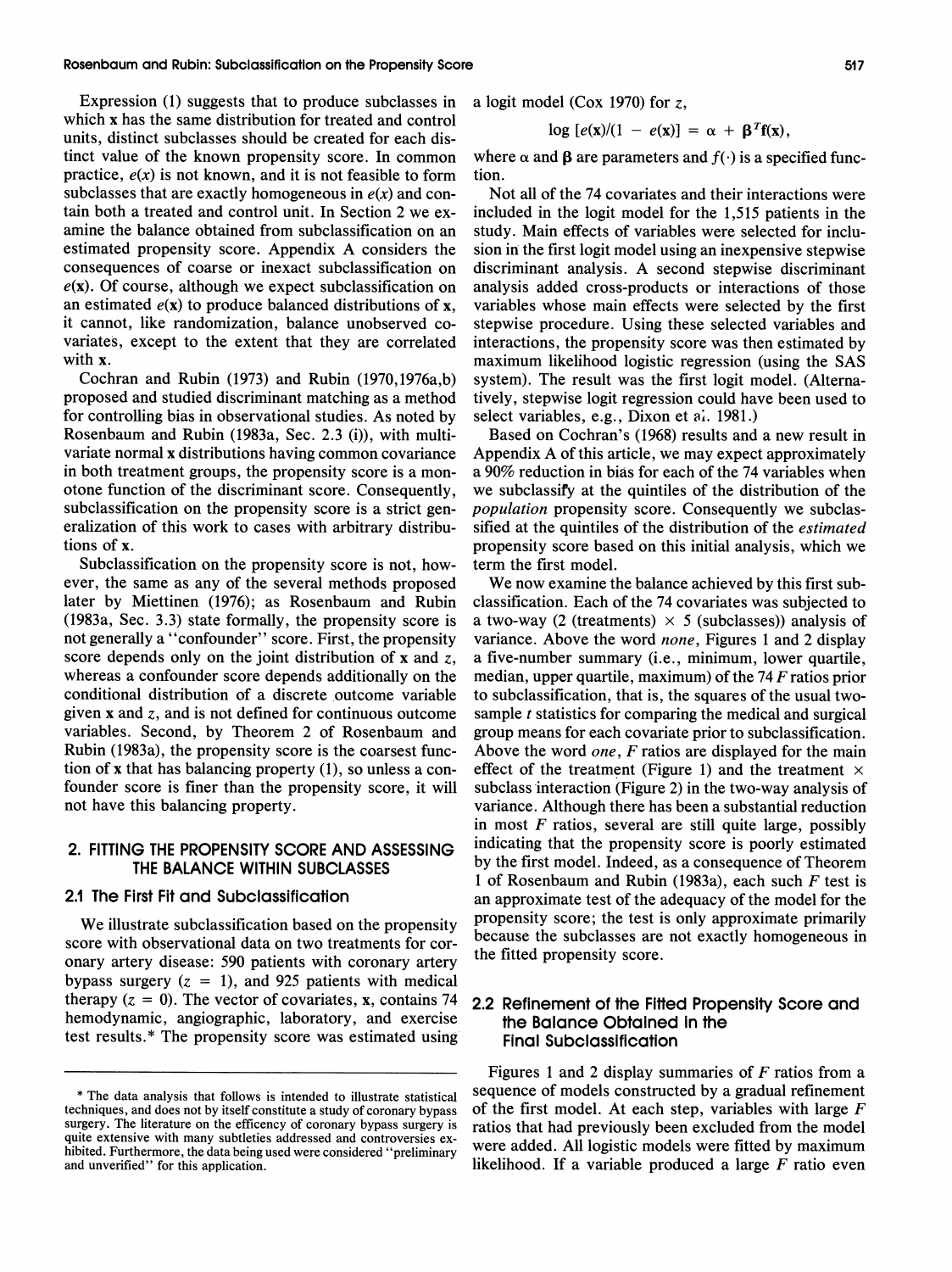

**MODEL** 

**Figure 1. F Tests of Balance Before and After Subclassifications: Main Effects (5-point summary). (Minimum** 0; **lower quartile** +; **median x** ;**upper quartile A; maximum** \*.)



**MODEL** 

**Figure 2. F Tests of Balance Before and After Subclassifications: Interactions (5-point summary). (Minimum** 0; **lower quartile** + ; **median x** ;**upper quartile** A;**maximum** \*.)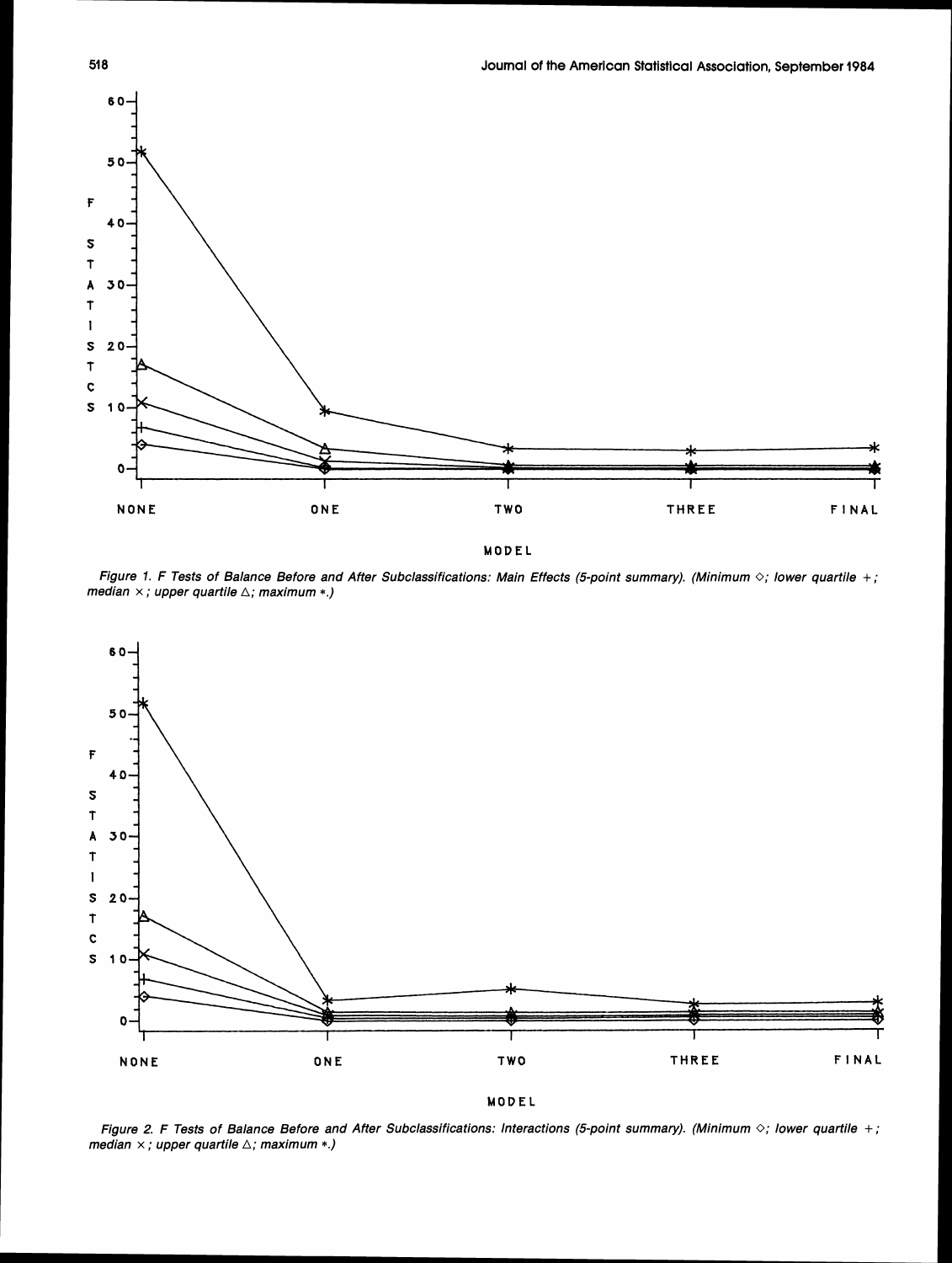after inclusion in the model, then the square of the variable and cross-products with other clinically important variables were tried. In the final model,  $\beta$  and  $f(x)$  in (2) were of dimension 45, including 7 interaction degrees of freedom and 1 quadratic term. There is considerably greater balance on the observed covariates x within these final subclasses than would have been expected from randomized assignment to treatment within subclasses.

Figures 3-5 display the balance within subclasses for three important covariates. Although the procedure used to form the subclasses may not be accessible to some nonstatisticians, the comparability of patients within subclasses can be examined with the simplest methods, such as the bar charts used here. For example, Figure 5 indicates some residual imbalance on the percentage of patients with poor left ventrical (LV) contraction, at least for patients in subclass  $1$ —that is, in the subclass with the lowest estimated probabilities of surgery. This imbalance is less than would be expected from randomization within subclasses; the main-effect Fratio is **.4** and the interaction  $F$  ratio is .9. Nonetheless, we would possibly want to adjust for this residual imbalance, perhaps using methods described in Section 3.3.

# **2.3 The Fitted Propensity Score:Overlap of Treated and Control Groups**

Figure 6 contains boxplots (Tukey 1977) of the final fitted propensity scores. By construction, most surgical patients have higher propensity scores—that is, higher estimated probabilities of surgery—than most medical patients. There are a few surgical patients with higher estimated probabilities of surgery than any medical patient, indicating a combination of covariate values not appearing in the medical group. For almost every medical patient, however, there is a surgical patient who is comparable in the sense of having a similar estimated probability of surgery.



### **PERCENT WITH LEFT NRIN STENOSIS**

**Figure 4. Balance Within Subclasses: Left Ventricular Contraction.** 

## **2.4 Incomplete Covariate Information**

Five variables-four related to exercise tests and one quantitative measure of left ventrical function-were not measured during the early years of the study, so many patients are missing these covariate values. If the propensity score is defined as the conditional probability of assignment to treatment 1 given the observed covariate information and the pattern of missing data, then Appendix B shows that subclassification on the propensity score will balance both the observed data and the pattern of missing data. Essentially, we estimated the probabilities of surgical treatment separately for early and late patients, and then used these estimated probabilities as propensity scores. Subclassification on the corresponding population propensity scores can be expected to balance, within subclasses, each of the following: (a) the distribution of those covariates that are measured for both early and late patients, (b) the proportions of early and late patients, and (c) the distribution of all covariates for



**Figure 3. Balance Within Subclasses: Number of Diseased Vessels. Figure 5. Balance Within Subclasses: Left Main Stenosis.** 



**PERCENT WITH POOR LV CONTRACTION**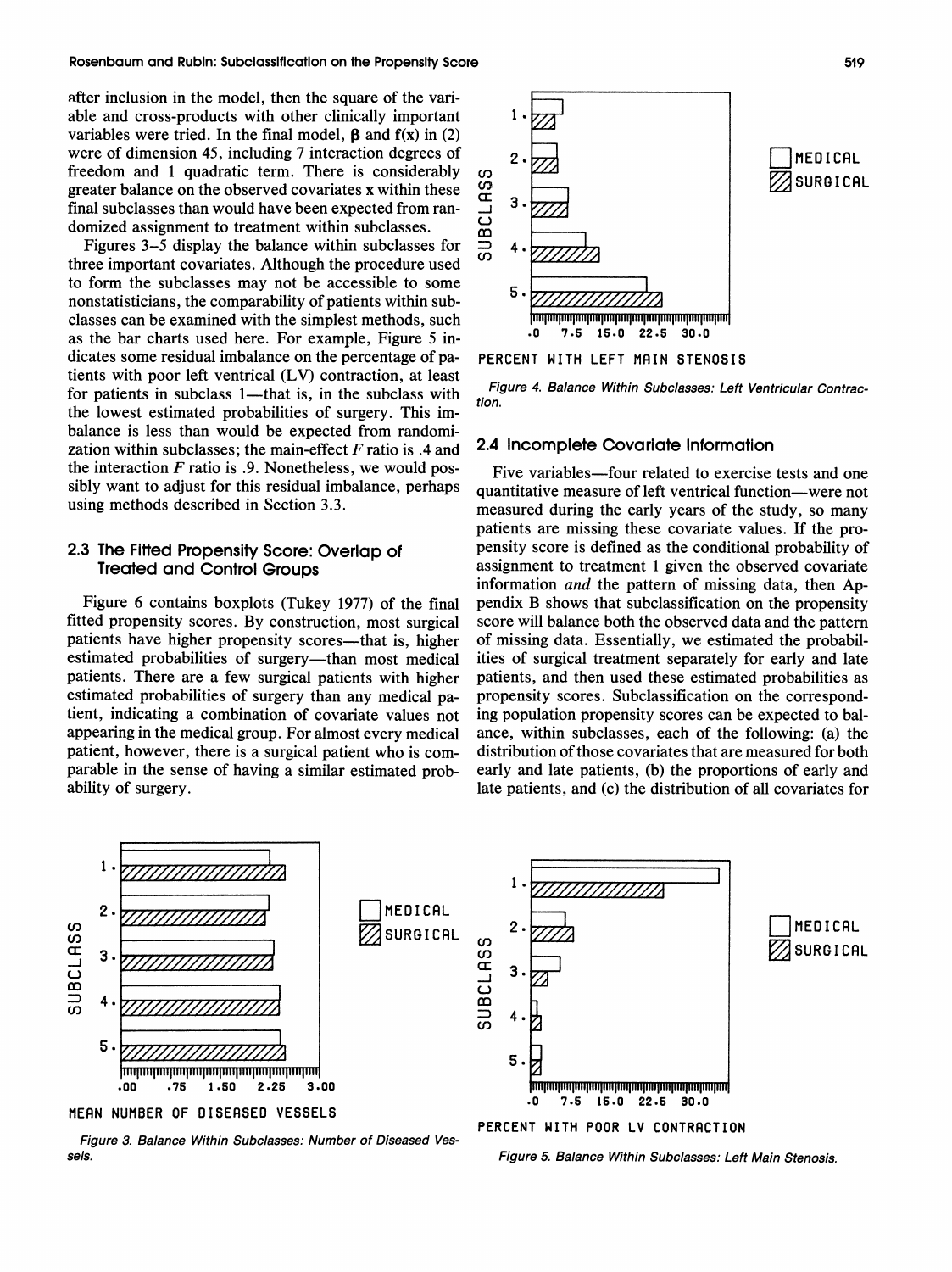



the late patients. (For proof, see Corollary B.l of Ap- *provement* to *t* years after cardiac catheterization if he: pendix B.) The observed values of these five covariates 1. is alive at t years and were indeed balanced by our procedure: the main-effect  $\frac{1}{2}$  has not had a myocal were indeed balanced by our procedure: the main-effect  $F$  ratios  $F$  ratios were 2.1, .1, .3, .2, and .0; the interaction  $F$  ratios and  $F$  were .4, 1.4, .1, .6, and .3.

# **3. ESTIMATING THE AVERAGE TREATMENT EFFECT** otherwise the patient does not have uninterrupted im-

surgery on survival and functional improvement. Func- functional improvement may reflect tional capacity is measured by the crude four-category (I) placebo effects of the two treatments. tional capacity is measured by the crude four-category (I <sup>=</sup> best, 11,111, IV <sup>=</sup> worst) New York Heart Association **3.2 Subclass-Specific Estimates;** classification, which measures a patient's ability to perform common tasks without pain. The current study is

- 
- 
- 3. is in class I or has improved by two classes (i.e., IV to 11) at every follow-up before *t* years;

**3.1 Survival; Functional Improvement; 3.1 Survival; Functional Improvement; It should be noted that there is substantial evidence Placebo Effects that patients suffering from coronary artery disease re-**In this section, we show how balanced subclasses may spond to placebos; for a review of this evidence, see Benbe used to estimate the average effects of medicine and son and McCallie (1979). Part or all of the difference in<br>surgery on survival and functional improvement. Functional improvement may reflect differences in the

confined to patients in classes II, III, or IV at the time The estimated probabilities of survival and functional of cardiac catheterization, that is, patients who could im- improvement at six months in each subclass for medicine prove. A patient is defined to have *uninterrupted im-* and surgery are displayed in Table 1. (These estimates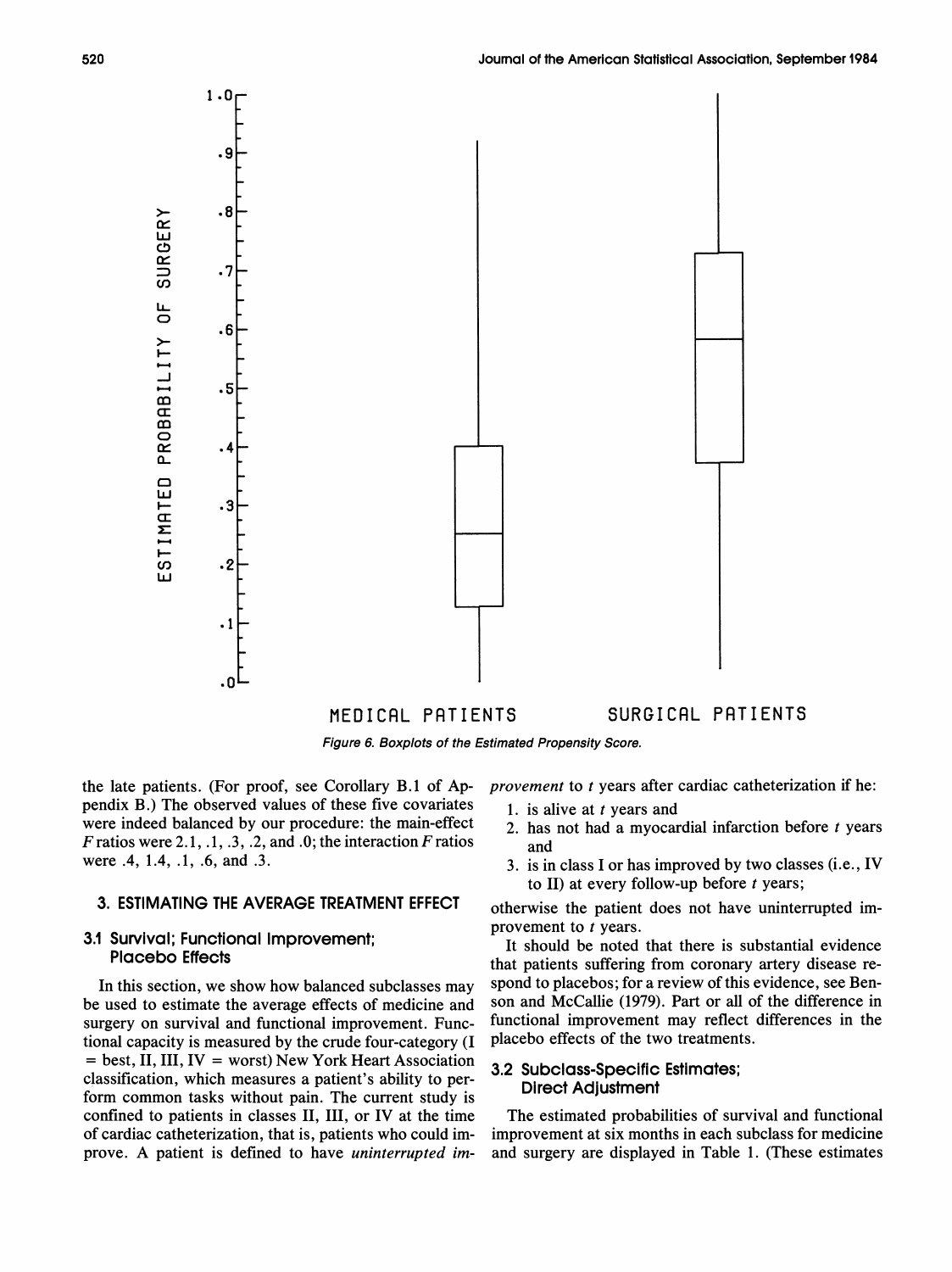- - Table 1. Subclass Specific Results at Six Months

|                       |                    |                    | Survival to 6 Months |                      | Substantial | Improve-<br>ment at 6 Months |
|-----------------------|--------------------|--------------------|----------------------|----------------------|-------------|------------------------------|
| Subclass <sup>a</sup> | Treatment<br>Group | No. of<br>Patients | Estimate             | Standard<br>Error    | Estimate    | Standard<br>Error            |
| 1                     | Medical            | 277                | .892                 | (.019)               | .351        | (.030)                       |
|                       | Surgical           | 26                 | .846                 | (.071)               | .538        | (.098)                       |
| 2                     | Medical            | 235                | .953                 | (.014)               | .402        | (.032)                       |
|                       | Surgical           | 68                 | .926                 | (.032)               | .705        | (.056)                       |
| 3                     | Medical            | 205                | .922                 | (.019)               | .351        | (.034)                       |
|                       | Surgical           | 98                 | .898                 | (.031)               | .699        | (.047)                       |
| 4                     | Medical            | 139                | .941                 | (.020)               | .303        | (.042)                       |
|                       | Surgical           | 164                | .933                 | (.020)               | .706        | (.036)                       |
| 5                     | Medical            | 69                 | .924                 | (.033)               | .390        | (.063)                       |
|                       | Surgical           | 234                | .914                 | (.018)               | .696        | (.030)                       |
| Directly<br>Adjusted  |                    |                    |                      |                      |             |                              |
| Across                | Medical            |                    | .926                 | (.022 <sup>b</sup> ) | .359        | (.042 <sup>b</sup> )         |
| <b>Subclasses</b>     | Surgical           |                    | .903                 | (.039°)              | .669        | (.059 <sup>b</sup> )         |

**<sup>a</sup>Based on estimated propensity score.** 

**Standard errors for the adjusted proportions were calculated following Mosteller and**  Tukey (1977, Chap. 11c).

take censoring into account by using the Kaplan-Meier (1958) procedure.) In each subclass the proportion improved under surgery exceeds the proportion improved under medical therapy; the proportion surviving to six months is higher following medical treatment, although the standard errors are quite large.

Each subclass contains 303 patients. Therefore, for medical therapy and surgery, the directly adjusted proportions, with subclass total weights, are simply the averages of the five subclass-specific proportions. These adjusted proportions are displayed in Table 2 for  $t = 6$ months, 1 year, and 3 years. Note that for  $t = 6$  months, 1 year, and 3 years, the medical versus surgical differences in survival are small compared to their standard errors, but consistently higher probabilities of improvement are estimated for surgical treatment. As noted previously, improvement may be affected by differential placebo effects of surgery (Benson and McCallie 1979).

If the subclasses were perfectly homogeneous in the propensity score and the sample sizes were large, the distributions of **x** for surgical and medical patients would be identical within each subclass. Consequently, if this

Table **2.** Directly Adjusted Probabilities of Survival and Uninterrupted lmprovement (and Standard Errors\*)

|                              |      | 6 Months |      | 1 Year |      | 3 Years |  |
|------------------------------|------|----------|------|--------|------|---------|--|
|                              | Pr   | SE       | Pr   | SE     | Pr   | SE      |  |
| Survival                     |      |          |      |        |      |         |  |
| Medical                      | .926 | (.022)   | .902 | (.025) | .790 | (.040)  |  |
| Surgical                     | .903 | (.039)   | .891 | (.040) | .846 | (.049)  |  |
| Uninterrupted<br>Improvement |      |          |      |        |      |         |  |
| Medical                      | .359 | (.042)   | .226 | (.040) | .126 | (.036)  |  |
| Surgical                     | .669 | (.059)   | .452 | (.060) | .298 | (.057)  |  |

**NOTE: Standard errors (SE) for the adjusted proportions were calculated following Mos** teller and Tukey (1977, Chapter 11c).

were the case, the difference between surgical and medical adjusted proportions would have no bias due to **x,** or using terminology in Cochran (1968), subclassification on the propensity score (followed by direct adjustment) would remove all of the initial bias due to **x.** Of course, initial bias due to unmeasured covariates will be removed only to the extent that they are correlated with **x.** 

In our example, however, the five subclasses are not perfectly homogeneous in **x.** Results in Cochran (1968) show that for many examples of univariate  $x$ , five subclasses will remove approximately 90% of the initial bias in x; Cochran did not consider multivariate **x.** Nevertheless, his results can be applied, using a theorem presented in Appendix A, to suggest that adjustment with five subclasses based on the propensity score will remove approximately 90% of the initial bias in each coordinate of multivariate **x.** 

# **3.3 Adjustment and Estimation Within Subpopulations Defined by x**

It is often of interest to estimate average treatment effects within subpopulations. This section shows how balanced subclassification may be combined with modelbased adjustment to obtain estimates of the average effect of the treatment within subpopulations defined by **x.** Specifically, we estimate the probabilities of uninterrupted improvement to six months for subpopulations of patients defined by the number of diseased vessels  $(N)$  and the New York Heart Association functional class at the time of cardiac catheterization  $(F)$ . To avoid an excessive number of subpopulations, the small but clinically important subset of patients with significant left main stenosis has been excluded.

Patients were cross-classified according to the number of diseased vessels  $(N)$ , initial functional class  $(F)$ , treatment  $(Z)$ , subclass based on the estimated propensity score  $(S)$ , and condition at six months  $(I;$  improved = substantial treatment as defined in Sec. 3.1). A log-linear model, which fixed the  $IZN$ ,  $IZF$ ,  $ISN$ ,  $SZ$ ,  $SF$ , and  $FN$ margins, provided a good fit to this table (likelihood ratio  $\chi^2$  = 122.5 on 120 degrees of freedom). (Here *IZN* denotes the marginal table formed by summing the entries in the table over initial functional class  $F$  and subclass  $S$ , leaving a three-way table.)

The directly adjusted estimates in Table 3 were calculated from the fitted counts, using the NFS marginal table for weights; in other words, within each subpopulation defined by the number of diseased vessels  $(N)$  and the initial functional class  $(F)$ , estimates of the probabilities of improvement were adjusted using subclass  $(S)$ total weights. In all six subpopulations, the estimated probabilities of substantial improvement at six months are higher following surgery than following medical treatment (between 30% and 387% higher). The estimated probabilities differ least for one-vessel disease, functional class IV, and differ most for three-vessel disease, functional class 111. The definition of substantial improvement has resulted in lower estimated probabilities of improve-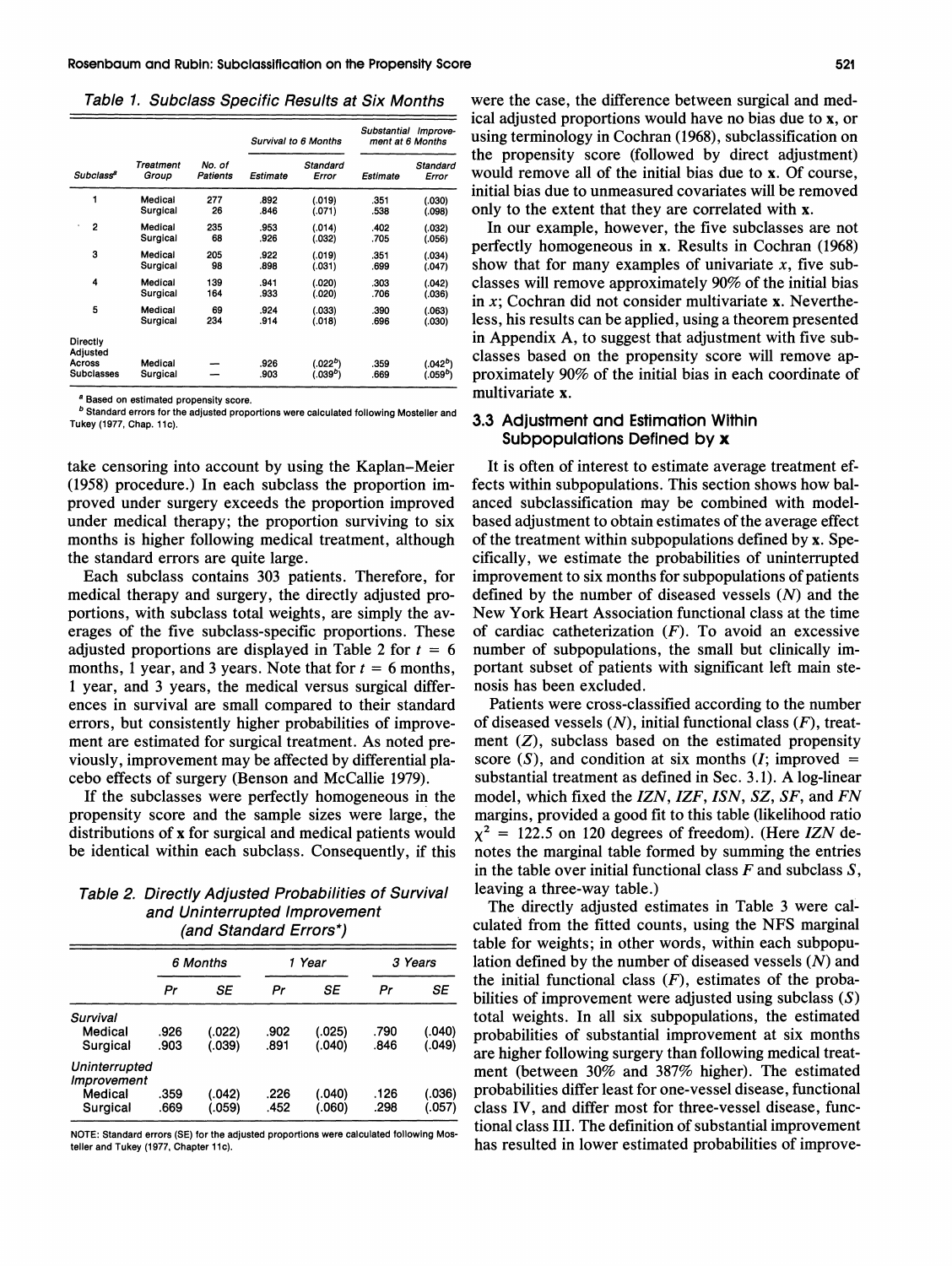| No. of<br>Diseased          | <b>Initial Functional Class</b> |      |      |  |  |
|-----------------------------|---------------------------------|------|------|--|--|
| Vessels                     | 11                              | Ш    | IV   |  |  |
|                             |                                 |      |      |  |  |
| <b>Medical Therapy</b>      | .469                            | .277 | .487 |  |  |
| Surgery                     | .708                            | .629 | .635 |  |  |
| 2<br><b>Medical Therapy</b> | .404                            | .221 | .413 |  |  |
| Surgery                     | .780                            | .706 | .714 |  |  |
| з                           |                                 |      |      |  |  |
| <b>Medical Therapy</b>      | .248                            | .133 | .278 |  |  |
| Surgery                     | .709                            | .649 | .657 |  |  |

Table 3. Directly Adjusted Estimated Probabilities of Substantial Improvement

ment for class I11 patients than for class I1 and IV patients. The estimated probabilities of improvement under surgery vary less than the estimated probabilities of improvement under medicine.

# **4. SENSITIVITY OF ESTIMATES TO THE ASSUMPTION OF STRONGLY IGNORABLE TREATMENT ASSIGNMENT**

The estimates presented in Section **3** are approximately unbiased under the assumption that all variables related to both outcomes and treatment assignment are included in x. This condition is called strongly ignorable treatment assignment by Rosenbaum and Rubin (1983a), and in fact Corollary 4.2 of that paper asserts that if (a) treatment assignment is strongly ignorable, (b) samples are large, and (c) subclasses are perfectly homogeneous in the population propensity score, then direct adjustment will produce unbiased estimates of the average treatment effect. In randomized experiments, x is constructed to include all covariates used to make treatment assignments (e.g., block indicators) with the consequence that treatment assignment is strongly ignorable.

Of course with most observational data, such as the data presented here, we cannot be sure that treatment assignment is strongly ignorable given the observed covariates because there may remain unmeasured covariates that affect both outcomes and treatment assignment. It is then prudent to investigate the sensitivity of estimates to this critical assumption.

Rosenbaum and Rubin (1983b) develop and apply to the current example a method for assessing the sensitivity of these estimates to a particular violation of strong ignorability. They assume that treatment assignment is not strongly ignorable given the observed covariates x, but is strongly ignorable given  $(x, u)$ , where u is an unobserved binary covariate. The estimate of the average treatment effect was recomputed under various assumptions about  $u$ . A related Bayesian approach was developed by Rubin (1978).

# **5. CONCLUSIONS: THE PROPENSITY SCORE AND MULTIVARIATE SUBCLASSIFICATION**

With just five subclasses formed from an estimated scalar propensity score, we have substantially reduced the bias in 74 covariates simultaneously. Although the process of estimating the propensity score for use in balanced subclassification does require some care, the comparability of treated and control patients within each of the final subclasses can be verified using the simplest statistical methods, and therefore results based on balanced subclassification can be persuasive even to audiences with limited statistical training. The same subclasses can also be used to estimate treatment effects within subpopulations defined by the covariates x. Moreover, balanced subclassification may be combined with modelbased adjustments to provide improved estimates of treatment effects within subpopulations.

# **APPENDIX A: THE EFFECTIVENESS OF SUB- CLASSIFICATION ON THE PROPENSITY SCORE IN REMOVING BIAS**

Cochran (1968) studies the effectiveness of univariate subclassification in removing bias in observational studies. In this Appendix, we show how Cochran's results are related to subclassification on the propensity score.

Let  $f = f(x)$  be any scalar valued function of x. The initial bias in f is  $B_I = E(f | z = 1) - E(f | z = 0)$ . The (asymptotic) bias in  $f$  after subclassification on the propensity score and direct adjustment with subclass total weights is

$$
B_S = \sum_{j=1}^{J} \{ E(f \mid z = 1, e \in I_j) -E(f \mid z = 0, e \in I_j) \} \text{Pr}(e \in I_j),
$$

where there are  $J$  subclasses, and  $I_j$  is the fixed set of values of e that define jth subclass. The percent reduction in bias in f due to subclassification on the propensity scores is  $100[1 - B_s/B_I]$ .

Cochran's (1968) results do not directly apply to subclassification on the propensity score, since his work is concerned with the percent reduction in bias in  $f$  after subclassification on  $f$ , rather than the percent reduction in bias in f after subclassification on e. Nonetheless, as the following theorem shows, Cochran's results are applicable providing (a) the conditional expectation of  $f$ given e, that is  $E(f \mid e) = \overline{f}$ , is a monotone function of e, and (b)  $\tilde{f}$  has one of the distributions studied by Cochran. In particular, under these conditions, subclassification at the quintiles of the distribution of the propensity score, e, will produce approximately a 90% reduction in the bias of  $f$ . Note that in the following theorem, Cochran's (1968) results apply directly to the problem of determining the percent reduction in bias in  $\bar{f}$  after subclassification on  $\bar{f}$ .

Theorem *A.1.* The percent reduction in the bias, 100(1  $-$  B<sub>S</sub>/B<sub>I</sub>), in f following subclassification at specified quantiles of the distribution of the propensity score,  $e$ , equals the percent reduction in the bias in  $\bar{f}$  after subclassification at the same quantiles of the distribution of  $\bar{f}$ , providing  $\bar{f}$  is a strictly monotone function of e.

Proof. First, we show that within a subclass defined by  $e \in S$ , the bias in f equals the bias in f; that is, we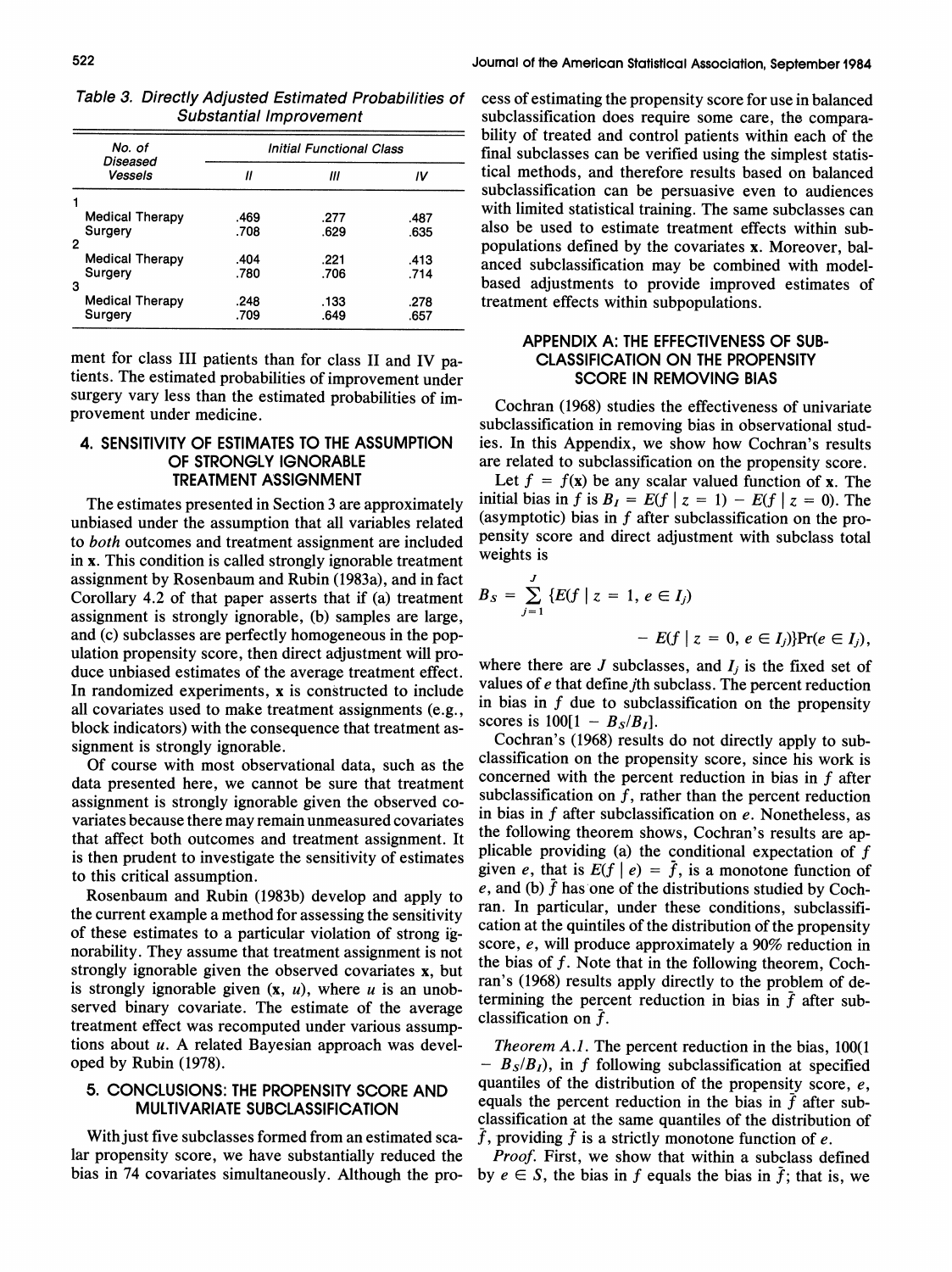show that

$$
E(f \mid e \in S, z = 1) - E(f \mid e \in S, z = 0)
$$
  
=  $E(\bar{f} \mid e \in S, z = 1) - E(\bar{f} \mid e \in S, z = 0)$ . (A.1)

To show this it is sufficient to observe that for  $t = 0, 1$ ,  $E(f | e \in S, z = t) = E{E(f | e, e \in S, z = t) | e \in S, z = t}$  $= E{E(f | e) | e \in S, z = t}$  $= E(\overline{f} \mid e \in S, z = t).$ 

where the second equality follows from the fact that  $e$  is the propensity score (i.e., from Equation (1)).

From  $(A,1)$  with  $S = [0, 1]$ , it follows that the initial bias in f equals the initial bias in  $\bar{f}$ . To complete the proof, we need to show that the bias in f after subclassification on e equals the bias in  $\bar{f}$  after subclassification on  $\bar{f}$ . Since by assumption  $\bar{f}$  is a strictly monotone function of e, subclasses defined at specified quantiles of the distribution of e contain exactly the same units as subclasses defined at the same quantiles of the distribution of  $\bar{f}$ . It follows from this observation and (A.l) that the bias in f within each subclass defined by e equals the bias in  $\bar{f}$ within each subclass defined by  $f$ . Since (a) the initial biases in f and  $\bar{f}$  are equal, (b) the subclasses formed from e contain the same units as the subclasses formed from  $\bar{f}$ , and (c) within each subclass, the bias in f equals the bias in  $\bar{f}$ , it follows that the percent reduction in bias in  $f$  after subclassification on  $e$  equals the percent reduction in bias in  $\bar{f}$  after subclassification on  $\bar{f}$ .

# **APPENDIX B: BALANCING PROPERTIES OF THE PROPENSITY SCORE WITH INCOMPLETE DATA**

In Section 2.4, we noted that several covariates were missing for a large number of patients. Let  $x^*$  be a pcoordinate vector, where the *j*th coordinate of  $x^*$  is a covariate value if the *i*th covariate was observed, and is an asterisk if the *j*th covariate is missing. (Formally,  $x^*$ is an element of  $\{R, * \}$ <sup>p</sup>.) Then  $e^* = \Pr(z = 1 | x^*)$  is a generalized propensity score. The following theorem and corollary show that  $e^*$  has balancing properties that are similar to the balancing properties of the propensity score e. The notation a  $\perp b \mid c$  means that a is conditionally independent of  $b$  given  $c$  (see Dawid 1979).

Theorem B.1.  $\mathbf{x}^* \perp z \mid e^*$ 

Proof. The proof of Theorem B.l is identical to the proof of Theorem 1 of Rosenbaum and Rubin (1983a), with  $x^*$  in place of x and  $e^*$  in place of e.

Theorem B.1 implies that subclassification on the generalized propensity score  $e^*$  balances the observed covariate information and the pattern of missing covariates. Note that Theorem B.1 does *not* generally imply that subclassification on  $e^*$  balances the unobserved coordinates of x; that is, it does not generally imply

$$
\mathbf{x} \perp z \mid e^*
$$

The consequences of Theorem B.l are clearest when there are only two patterns of missing data, with  $x = (x_1,$ 

 $x_2$ ), where  $x_1$  is always observed and  $x_2$  is sometimes missing. Let  $c = 1$  when  $x_2$  is observed, and let  $c = 0$ when  $x_2$  is missing. Then  $e^* = Pr(z = 1 | x_1, x_2, c = 1)$ for units with  $x_2$  observed, and  $e^* = Pr(z = 1 | x_1, c =$ 0) for units with  $x_2$  missing. Subclasses of units may be formed using  $e^*$ , ignoring the pattern of missing data.

*Corollary B.1.* (a) For units with  $x_2$  missing, there is balance on  $x_1$  at each value of  $e^*$ ; that is,

$$
\mathbf{x}_1 \perp \mathbf{z} \mid e^*, c = 0.
$$

(b) For units with  $x_2$  observed, there is balance on  $(x_1, x_2)$  $x<sub>2</sub>$ ) at each value of  $e^*$ ; that is,

$$
(\mathbf{x}_1,\,\mathbf{x}_2)\perp\!\!\!\perp z\mid e^*,\,c=1.
$$

(c) There is balance on  $x_1$  at each value of  $e^*$ ; that is,

$$
\mathbf{x}_1 \perp \hspace*{-.2mm} \perp z \mid e^*.
$$

(d) The frequency of missing data is balanced at each value of  $e^*$ ; that is,

$$
c \perp z \mid e^*.
$$

Proof. Parts a and b follow immediately from Theorem 1 of Rosenbaum and Rubin (1983a), and Parts c and d follow immediately from Theorem B.1.

In practice, we may estimate  $e^*$  in several ways. In a large study with only a few patterns of missing data, we may use a separate logit model for each pattern of missing data. In general, however, there are  $2<sup>p</sup>$  potential patterns of missing data with  $p$  covariates. If the covariates are discrete, then we may estimate  $e^*$  by treating the  $*$  as an additional category for each of the  $p$  covariates, and we may apply standard methods for discrete cross-classifications (Bishop, Fienberg, and Holland 1975).

[Received February 1983. Revised September 1983.]

# **REFERENCES**

BENSON, H., and McCALLIE, D. (1979), "Angina Pectoris and the Placebo Effect," *New England Journal of Medicine,* 330, 1424-1428. BISHOP, Y., FIENBERG, S., and HOLLAND, P. (1975), *Discrete* 

- *Multivariate Analysis,* Cambridge, Mass.: MIT Press. COCHRAN, W.G. (1965), "The Planning of Observational Studies of
- Human Populations," *Journal of the Royal Statistical Society,* Ser. A, 128, 234-255.
- (1968), "The Effectiveness of Adjustment by Subclassification in Removing Bias in Observational Studies," *Biometries,* 24, 205- 213.
- COCHRAN, W.G., and RUBIN, D.B. (1973), "Controlling Bias in Observational Studies: A Review," *Sankya,* Ser. A, 35, 417-446.
- COX, D.R. (1970), *The Analysis of Binary Data,* London: Methuen.
- DAWID, A.P. (1979), "Conditional Independence in Statistical Theory" (with discussion), *Journal of the Royal Statistical Society,* Ser.  $B, 41, 1-31.$
- DIXON, W., BROWN, M.B., ENGELMAN, L., FRANE, J.W., HILL, M.A., JENNRICH, R.I., and TOPOREK, J.D. (1981), *BMD-*81: *Biomedical Computer Programs,* Berkeley: University of California Press.
- KAPLAN, E.L., and MEIER, P. (1958), "Nonparametric Estimation From Incomplete Observations," *Journal of the American Statistical Association,* 53, 457-481.
- MIETTINEN, O. (1976), "Stratification by a Multivariate Confounder Score," *American Journal of Epidemiology,* 104, 609-620.
- MOSTELLER, C.F., and TUKEY, J.W. (1977), *Data Analysis and Regression,* Reading, Mass.: Addison-Wesley.